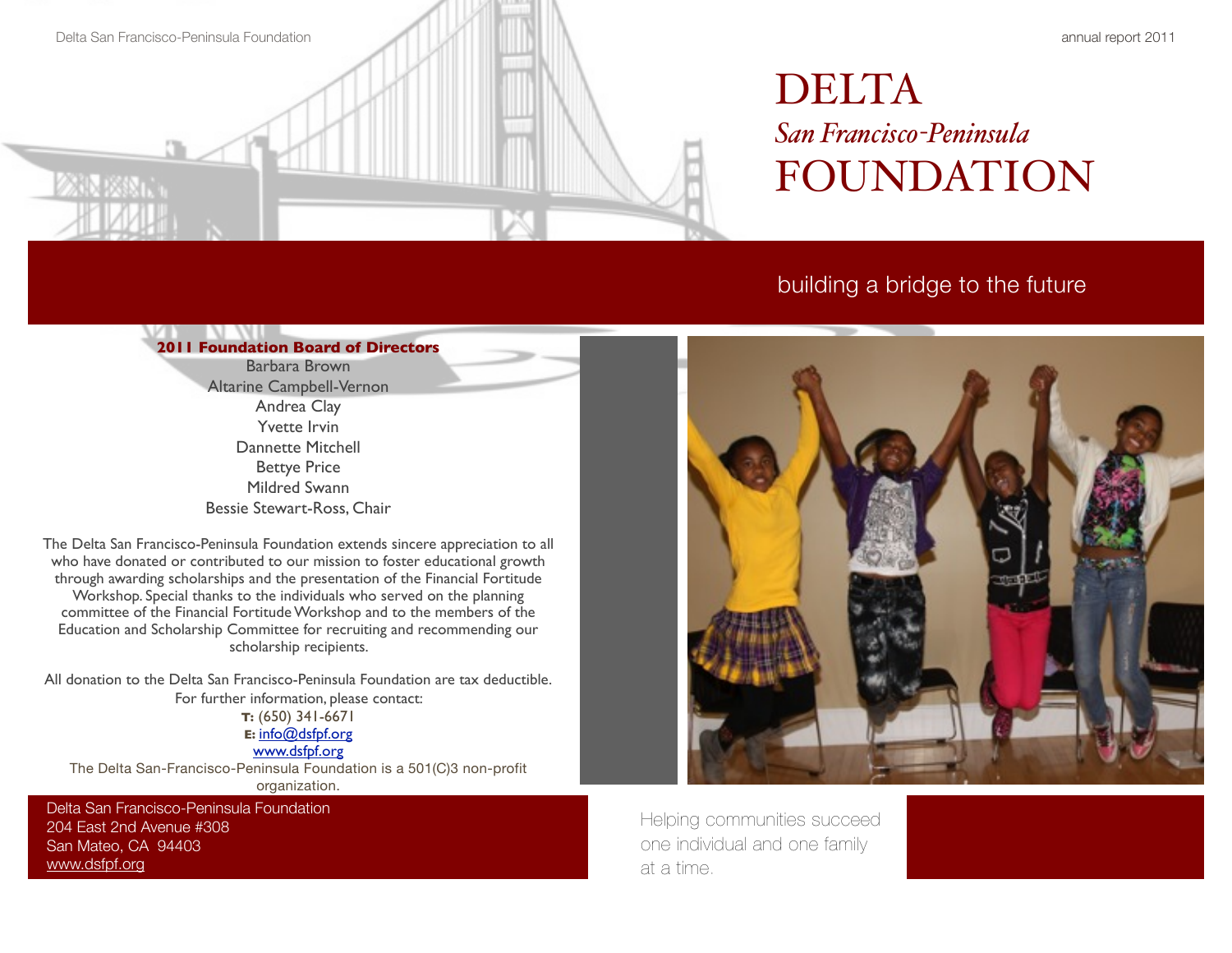## Our success is driven by donors like you.

# Make a Difference

## DEAR SUPPORTERS & FRIENDS



On behalf of the Board of Directors, I am pleased to provide you with this report of our results and activities for 2011.

This year our report spotlights two

major programs. First, we've provided four-year scholarships to six deserving scholarship recipients to attend four-year college institutions of higher learning. Secondly, we brought to the community our second annual Financial Fortitude Workshop. Highlights of the workshop may be viewed on our website through a video.

Our success continues to be driven by our donors. As a result, our donor base includes nine corporate donors, in addition to members of Delta Sigma Theta Sorority and community members.

We could not have accomplished all of this without each of you. Your involvement is needed and appreciated, and we certainly hope that you will continue to choose to support us in the future.

We express sincere thanks to Andrea Clay and Regina Wallace-Jones whose tenure ended in 2011. The Foundation greatly benefited from their dedication and support as we welcomed Bettye Price and Altarine Campbell-Vernon to our Board of Directors.

Finally, much gratitude goes to Sharonda Jones and Lynn Shipman for their in-kind donation and for capturing the Financial Fortitude Workshop.

Warm Regards,

Bessie of Stewart-Rose

Bessie L. Stewart-Ross Chairperson

We invite you to join us in building better communities - one family at a time.

### **Volunteer**

Share your time, talent and experience with one of our Delta San Francisco-Peninsula Foundation scholars.

### **Join the Board**

Board members create the vision and strategy for the Foundation. If you are looking for a leadership role, Board membership may be for you.

### **Become a Strategic Partner**

If you belong to a business or organization that shares our vision, strategic partnering can help you meet your goals while also helping the Foundation.

### **Donate**

Your monetary contributions help fund scholarships for high school teens entering college. All donations are tax deductible. To donate online, please visit [www.dsfpf.org](http://www.dsfpf.org) or mail to 204 E. 2nd Avenue #308, San Mateo, CA 94403.

**T:** (650) 341-6671 **E:** info@dsfpf.org

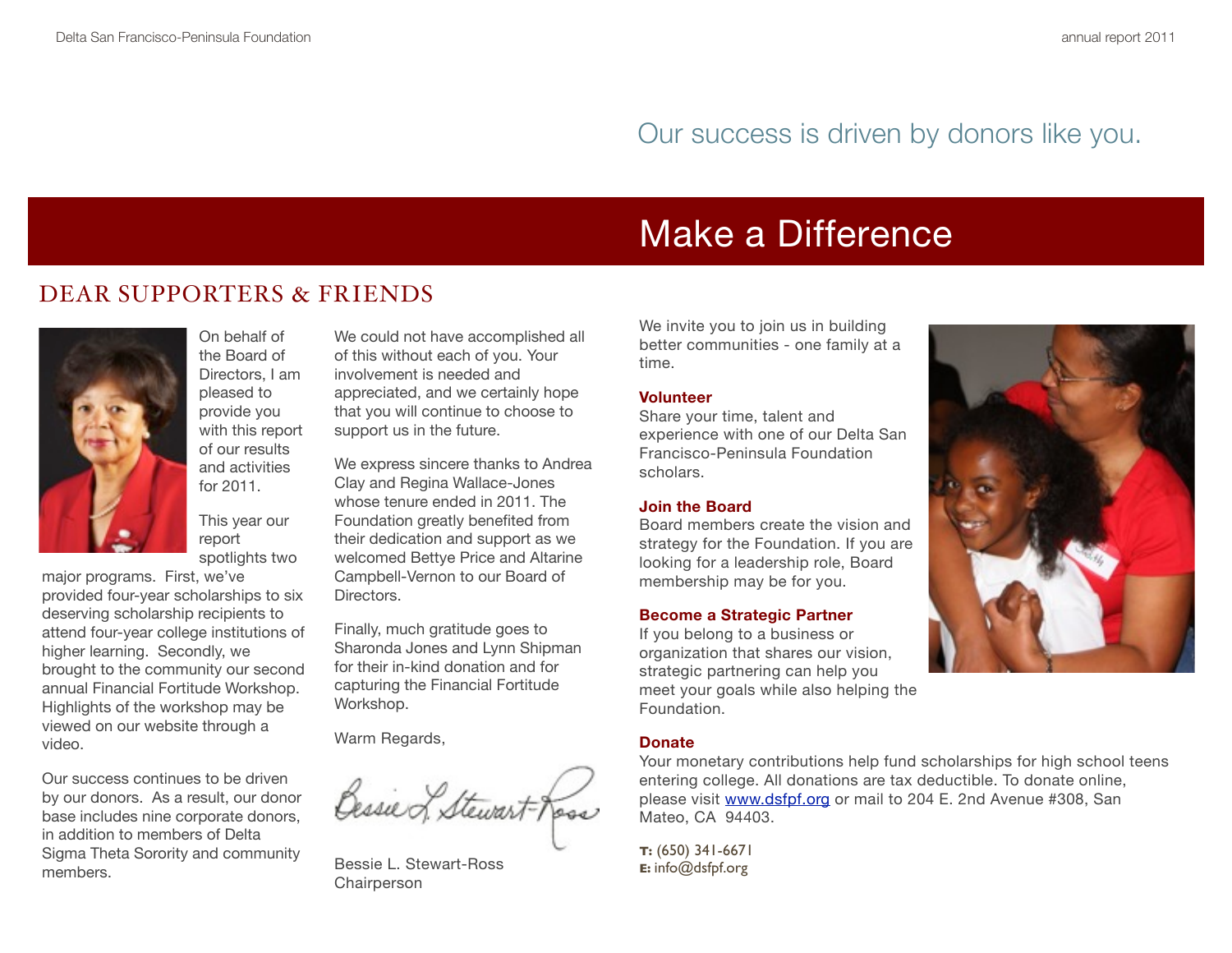# Financial Report

NET INCOME \$29,063..42

Fiscal year ending December 2011

| <b>REVENUE</b> |                                  |             | <b>BALANCE SHEET</b>                                |           |
|----------------|----------------------------------|-------------|-----------------------------------------------------|-----------|
|                | MEMBERS/CHAPTER DONATIONS        | \$24,759.33 | <b>ASSETS</b>                                       |           |
|                | <b>COMMUNITY DONATIONS</b>       | \$12,684.00 | CASH IN BANK OF AMERICA                             |           |
|                | <b>INTEREST</b>                  | \$3,359.58  | <b>CHECKING ACCOUNTS</b>                            |           |
|                | RAFFLE TICKETS                   | \$470.00    | <b>BANK OF AMERICA</b>                              | \$23.972  |
|                | <b>MISCELLANOUS INCOME</b>       | \$215.00    |                                                     |           |
|                | <b>TOTAL INCOME</b>              | \$41,487.91 |                                                     |           |
|                |                                  |             | <b>SAVING ACCOUNTS</b>                              |           |
|                | <b>EXPENSES</b>                  |             | CHASE                                               | \$29,985  |
|                | <b>ADMINISTRATIVE EXPENSES</b>   |             | <b>CHASE</b>                                        | \$969     |
|                | <b>ACCOUNTING EXPENSES</b>       | \$545.00    | <b>CHASE CD</b>                                     | \$106,608 |
|                | <b>BANK CHARGES</b>              | \$30.00     | <b>UNION BANC</b>                                   | \$58,978  |
|                | <b>FOUNDATION EXPENSES</b>       | \$43.31     |                                                     |           |
|                | <b>POSTAGE &amp; SHIPPING</b>    | \$420.00    | <b>TOTAL ASSETS</b>                                 |           |
|                | PUBLICATION, PRINTING & COPYING  |             |                                                     |           |
|                | <b>OFFICE EXPENSE</b>            | \$357.17    | <b>LIABILITIES</b><br><b>BALANCE AS OF</b>          |           |
|                | <b>FRANCHISE TAX BOARD</b>       | \$25.00     | <b>JANUARY 1, 2011</b>                              | \$191,451 |
|                | <b>INSURANCE</b>                 | \$171.02    | <b>CURRENT YEAR EARNING</b><br><b>BALANCE AS OF</b> | 29,063    |
|                | <b>WEB SITE</b>                  | \$239.88    | DECEMBER 31, 2011                                   |           |
|                | TOTAL ADMINISTRATIVE EXPENSES    | \$1,831.38  |                                                     |           |
|                | OTHER DISBURSEMENTS              |             | <b>Invested reven</b>                               |           |
|                | <b>BETTY SHABAZZ PROGRAM</b>     | \$3.293.11  | help support<br>students in the<br>year college pi  |           |
|                | <b>DONATION</b>                  |             |                                                     |           |
|                | SCHOOL/CHURCH                    | \$300       |                                                     |           |
|                | <b>SCHOLARSHIPS</b>              | \$7,000.00  |                                                     |           |
|                | TOTAL DONATIONS                  | \$7,300.00  |                                                     |           |
|                | <b>TOTAL OTHER DISBURSEMENTS</b> | \$10,593.11 |                                                     |           |
|                | <b>TOTAL EXPENSES</b>            | \$12,424.49 | of their choice                                     |           |

|                | <b>BALANCE SHEET</b>                           |              |              |
|----------------|------------------------------------------------|--------------|--------------|
| 33             | <b>ASSETS</b>                                  |              |              |
| )0             | CASH IN BANK OF AMERICA                        |              |              |
| 8              | <b>CHECKING ACCOUNTS</b>                       |              |              |
| 0<br>0         | <b>BANK OF AMERICA</b>                         | \$23.972.52  |              |
| $\overline{1}$ |                                                |              | \$23,972.52  |
|                | SAVING ACCOUNTS                                |              |              |
|                | CHASE                                          | \$29,985.00  |              |
|                | <b>CHASE</b>                                   | \$969.92     |              |
| 0              | <b>CHASE CD</b>                                | \$106,608.94 |              |
| 0              | <b>UNION BANC</b>                              | \$58.978.92  |              |
| $\mathbf 1$    |                                                |              | \$196,542.78 |
| 0              | <b>TOTAL ASSETS</b>                            |              | \$220,515.30 |
| 7              | <b>LIABILITIES</b>                             |              | \$0.00       |
| 0              | <b>BALANCE AS OF</b><br><b>JANUARY 1, 2011</b> | \$191,451.88 |              |
| 2              | <b>CURRENT YEAR EARNING</b>                    | 29.063.42    |              |
| 8              | <b>BALANCE AS OF</b><br>DECEMBER 31, 2011      |              | 220.515.30   |
|                |                                                |              |              |

lues e four rogram of their choice.

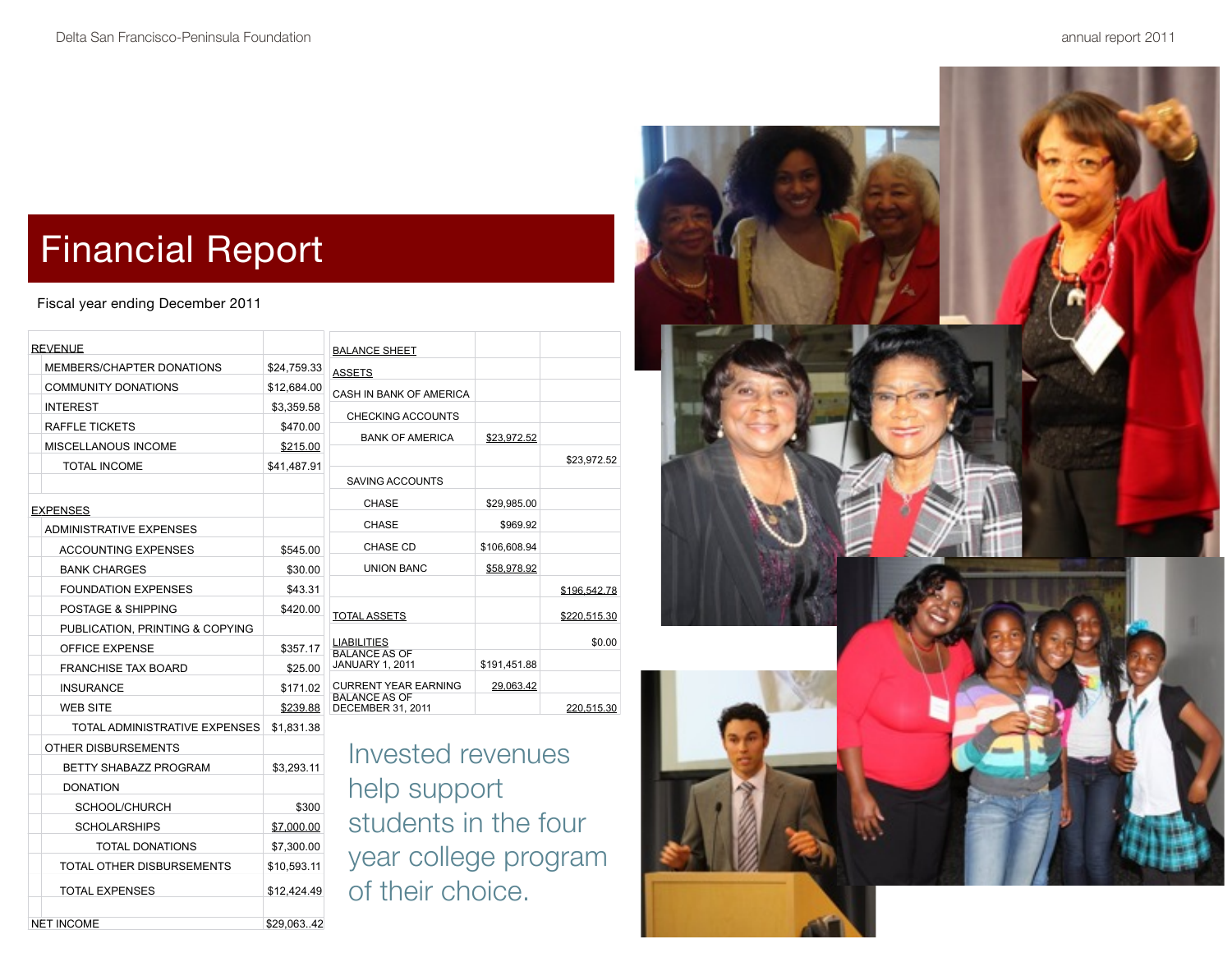To improve the quality of life in the San Francisco and Peninsula areas by supporting programs that foster educational growth. The Foundation will provide financial assistance in the form of scholarships and awards to individuals and organizations.



The Foundation awards monetary scholarships to graduating high school seniors for the purpose of motivating these deserving students to attend college. Eligibility for the scholarships requires students to demonstrate intellectual promise, good work habits, high character, and financial need.

# Mission Statement 2011 Corporate Sponsors

### **Silver (\$2,500 - \$4,999)**

Franklin Templeton Investments Provident Credit Union

### **Bronze (\$1,000 - \$2,499)**

Google Matching Gifts Program Union Bank Wells Fargo Foundation Charels and Ann Foundation Delta Research and Developmet Yahoo!

**Patrons (\$50 - \$999)** Microsoft Matching Fund Borel Bank and Trust

"I am so grateful to have this award because it has helped to pay for my schoolbooks as well as my housing. This award has truly been a blessing and has been very beneficial during my academic journey. "

Dedriana Lomax, Howard University sophomore and Foundation scholarship recipient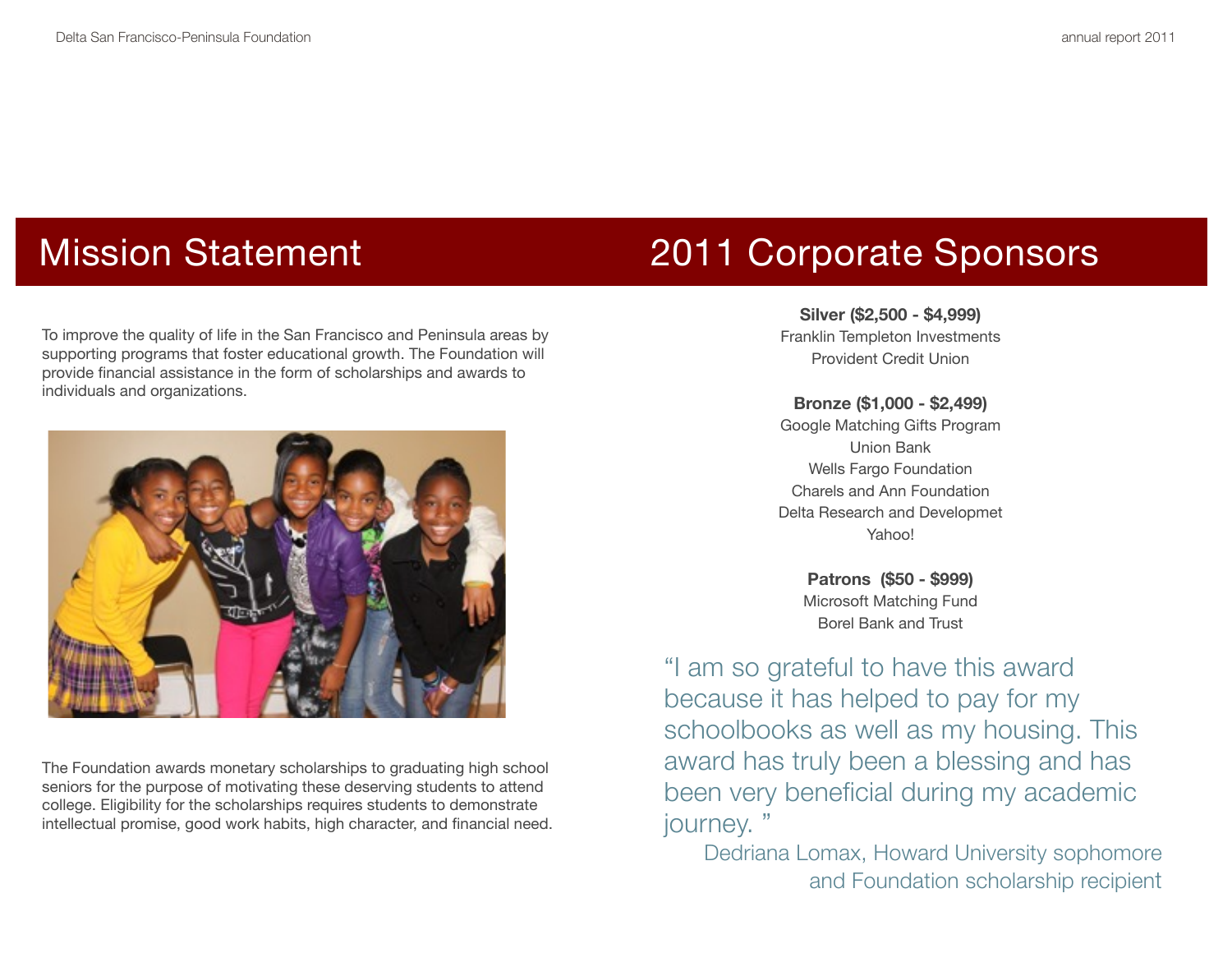The Foundation provided scholarships to three deserving students in 2011 thanks to you.

The 2011 Financial Fortitude Workshop was a resounding success!

**Gold (\$5,000 - \$9,999)** Evelyn Neely

**Silver (\$2,500 - 4,999)** Bessie L. Stewart-Ross, Regina Wallace Jones

### **Bronze (\$1,500 - \$2,499)**

Andrea Clay, Altarine Campbell-Vernon, Barbara Brown, Dannette Mitchell, Helen Kennedy-Lazar, Stacy Brown-Philpot, Lucretia-del Broussard

### **Patrons (\$50 -\$999)**

Bettye Price, Mildred Swann, Doris F. Rutland, Renee Davis, Loretta Cohen, Kathy Campbell, Kathryn Campbell, Cassandra Hambrick, Lillie Calclagers, Samantha Moore, Janice Willis, Ann Rardan, Kristine Parker, Bob Graham, Cecilie Vaughters-Johnson, Jacqueline Scott, Sir Jules Haywood, Betty Chin, Dianne Berry, Ellyn Corey, Mae Threadgill, Lisa Tyree, Melvin V. Brown, Sr., Joseph G. Shackelford, Dr. Morris T. Houck, Patricia L. McCambridge, Teri L. Jackson, Allan Hitchcock, Charles and Earline Douglass, Dr. Brian Swann, Colette Norman

### **In-Kind Donations**

Google, Photography by Cassandra Hambrick, Sharonda Jones, Lynn Shipman, Yvette Irvin for SavvyClick Marketing

Special thanks to Renee Davis for the Motorola Tablet and to Helen Kennedy-Lazar for the 2011 Individual Tax Return & One Hour Free Financial Planning Consultation.

2011 Individual Contributors Financial Fortitude Workshop

The Financial Fortitude Workshop series is designed to help participants gain a better understanding of money and how wise savings and investment strategies can positively impact their lives. It was the intent of the Financial Fortitude Workshop series to inspire individuals and families to become fiscally fit and more proactive in planning for the financially fortified future.

The workshop was held on November 5, 2011, at the Google Campus in Mountain View. Registrants of the event were given the opportunity to choose two of the eight workshops offered. All of the workshops related to financial stability, investing, saving and retirement planning. This financial workshop began with a continental breakfast. It was followed by a keynote address from the dynamic Belva Davis, an award**-**winning journalist and author. Through the use of various methods of marketing, including social media, local organizations billboards, mailers, flyers and other print vehicles, the workshop had over 150 registrants. The 2011 Financial Fortitude Workshop was a resounding success.

### **Workshop presenters included the following:**

- **★ Esther Roupe, Provident Credit Union**
- ★ Johnita Walker Mizelle, Progress Investments
- ★ Jerlena Griffin Desta, UC Berkeley
- ★ Diana Sun, Wells Fargo Bank
- ★ George Dewey, Alameda County Employee Retirement Association
- ★ Steven L. Pollak, The Law Office of Steven L. Pollak